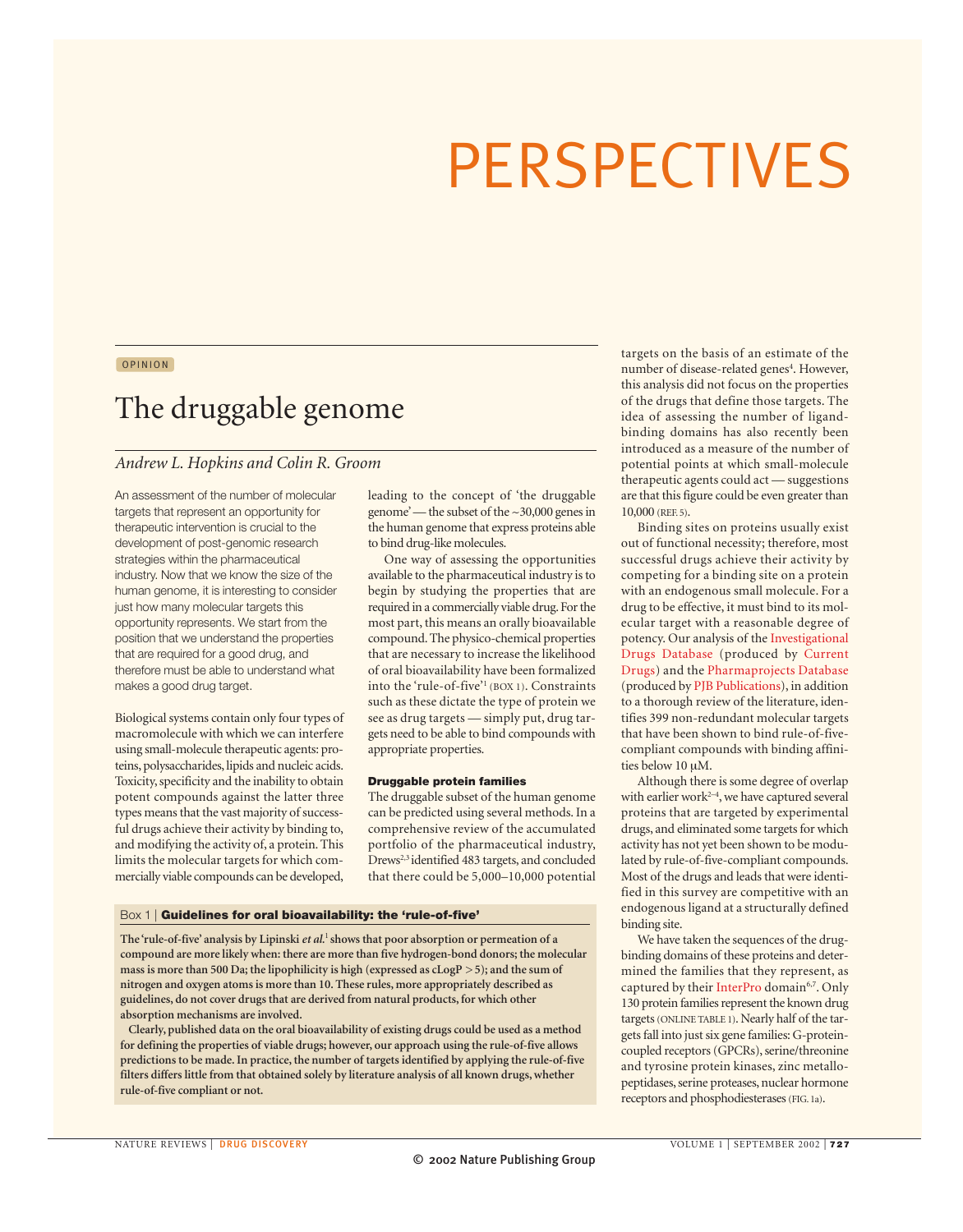| Comparison of the druggable genomes of selected eukaryotes<br>Table 1 |                        |                                   |                                  |                                    |
|-----------------------------------------------------------------------|------------------------|-----------------------------------|----------------------------------|------------------------------------|
|                                                                       | <b>Homo</b><br>sapiens | <b>Drosophila</b><br>melanogaster | <b>Caenorhabditis</b><br>elegans | <b>Saccharomyces</b><br>cerevisiae |
| Total number of predicted genes <sup>8,9,16</sup>                     | ~10000                 | 13.601                            | 18.424                           | 6.241                              |
| Number of proteins in proteome*                                       | 21.688                 | 13.849                            | 17.946                           | 6.127                              |
| Number of estimated druggable targets                                 | 3.051                  | 1.714                             | 2.267                            | 508                                |
| Percentage that are predicted druggable targets                       | $~10 - 14\%$           | 12%                               | 12%                              | 8%                                 |

Three hundred and seventy-six targets identified to bind rule-of-five-compliant drugs have had InterPro domains assigned. The prevalence of these InterPro domains in various genomes has then been determined. Twenty-three more bacterial and viral drug targets for which InterPro assignments could not be made have not been included in any of our analyses. \*Data taken from InterPro, 29 October 2001.

The sequence and functional similarities within a gene family are usually indicative of a general conservation of binding-site architecture between family members. This would suggest that if one member of a gene family

were able to bind a drug, other members would also be able to bind a compound with similar physico-chemical properties. Using this reasoning, 3,051 of the predicted 30,000 or so genes in the human genome<sup>8,9</sup> code for



Figure 1 | **Drug-target families.** Gene-family distribution of **a** | the molecular targets of current rule-offive-compliant experimental and marketed drugs, and **b** | the druggable genome. Serine (Ser)/threonine and tyrosine protein kinases are grouped as one gene family (ST/Y kinases), as are class 1 and class 2 G-protein-coupled receptors (GPCRs). CYP, cytochrome P450; Cys, cysteine; NHR, nuclear hormone receptor; PDE, phosphodiesterase; Zn, zinc.

a protein with some precedent for binding a drug-like molecule (FIG. 1b, ONLINE TABLE 1). A comparative analysis of the eukaryotic genomes of worm, fly and yeast also reveals that approximately one in ten of the proteins expressed by these genomes belong to gene families with members that have previously shown modulation by small-molecule drugs (TABLE 1).

#### **Expanding the druggable genome**

At present, approximately half of the proteins expressed by the genome are functionally unclassified, and of course, some of these might prove to be druggable. However, it is clear from the distribution of the gene-family populations that there are no undiscovered large protein families, which indicates that remaining targets will be members of very small families. Clearly, the number of potential protein targets could be larger than the number of genes, owing to post-translational modifications and assembly of functional complexes; however, this is not likely to increase the number of specific drug-binding sites.

Further evidence for this can be drawn from the observation that despite numerous screening attempts, many targets have failed to show any evidence of binding compounds that are potent and 'drug-like'. This might be a function of the chemical diversity of corporate compound files. However, if druggability is an inherent property of the protein, then *a priori* assessment criteria of potential targets to assess the likelihood of developing a drug against a particular site can be developed. As most drugs bind to discrete binding sites, which can be identified readily by structural analysis, it is possible to filter what we term 'beautiful binding sites' from the wealth of protein-structure data that are available in the Protein Data Bank and are expected soon from structural genomics projects.

As most drugs compete against small molecules for binding sites on proteins, the number of these binding sites is probably a function of the size of the metabolome (the total set of small molecules in an organism). One route to target discovery might therefore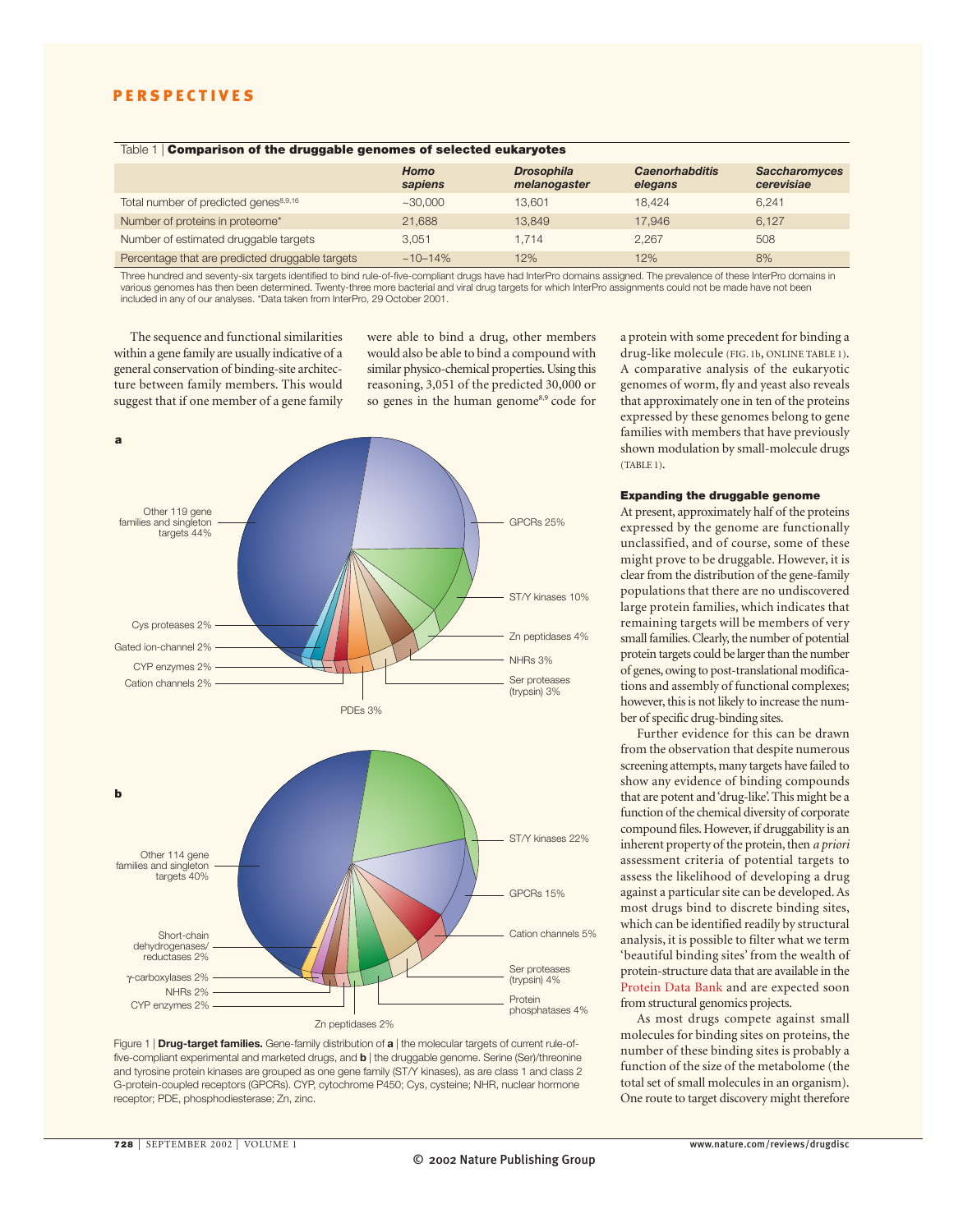

Figure 2 | **Number of drug targets.** The effective number of exploitable drug targets can be determined by the intersection of the number of genes linked to disease and the 'druggable' subset of the human genome.

lie in identifying enzymes and receptors from metabolomic profiling<sup>10-12</sup>. By contrast, the druggability of targets identified by proteomic or transcription-profiling studies is likely to be low.

#### **Druggable does not equal drug target**

The ability of a protein to bind a small molecule with the appropriate chemical properties at the required binding affinity might make it druggable, but does not necessarily make it a potential drug target, for that honour belongs only to proteins that are also linked to disease.

Recent estimates propose that there are from 3,000 (REF. 13) to 10,000 (REF. 4) diseaserelated genes, and large-scale mouse-knockout studies have revealed that only ~10% of all gene knockouts might have the potential to be disease modifying<sup>14</sup>, which supports estimates at the lower end of this range.





The potential drug targets that the pharmaceutical industry can exploit are captured in the intersection between the druggable genome and those genes related to disease, as shown in FIG. 2. An analysis of the antifungal targets from the yeast genome indicates that the intersection might be as small as 2–5% of the genome (C.R.G. and J. E. Mills, unpublished observations) — extrapolating to man, this suggests a total of 600–1,500 smallmolecule drug targets.

#### **Targets to market**

Despite the massive increases in research and development (R&D) investment over the past decade, and the advent of molecular biology, the rate at which drug targets are clinically validated and brought to market is growing rather slowly. On average, new drugs are launched against only four novel targets each year (FIG. 3).

The distribution of target types shown in FIG. 1a is similar to the distribution seen in the original work of Drews<sup>2,3</sup>, but to our surprise, of our set of 399 targets with known rule-of-five-compliant agents, we could identify only 120 proteins as the targets of drugs that are actually marketed. This small number of targets calls into question the common assumption that a large number of targets are necessary to build a successful industry<sup>13</sup>. Differentiation between drugs that bind to the same receptor could lead to the development of several distinct classes, targeting a range of diseases.

The overall distribution of launched targets by biochemical class is similar to that observed for all targets with drug-like leads (FIG. 4). Enzymes represent just under half of the launched targets (47%), whereas GPCRs account for 30%. All other classes, such as ion channels and nuclear hormone receptors, account for less than a quarter of the identified launched targets.

#### **Implications**

Commercial pressure forces the pharmaceutical industry to focus on developing orally bioavailable small molecules, limiting opportunity to the number of binding sites for such molecules on proteins encoded by the genome. New mechanisms, such as protein drugs, antibody therapies, DNA vaccines and nonoral drug delivery systems, could expand the range of potential targets to those fundamentally not tractable with rule-of-fivecompliant therapies.

A comparison of gene-family size with the number of targets in a family that have specific leads shows that many large, druggable gene families are still under-exploited (FIG. 5). The application of high-throughput screening